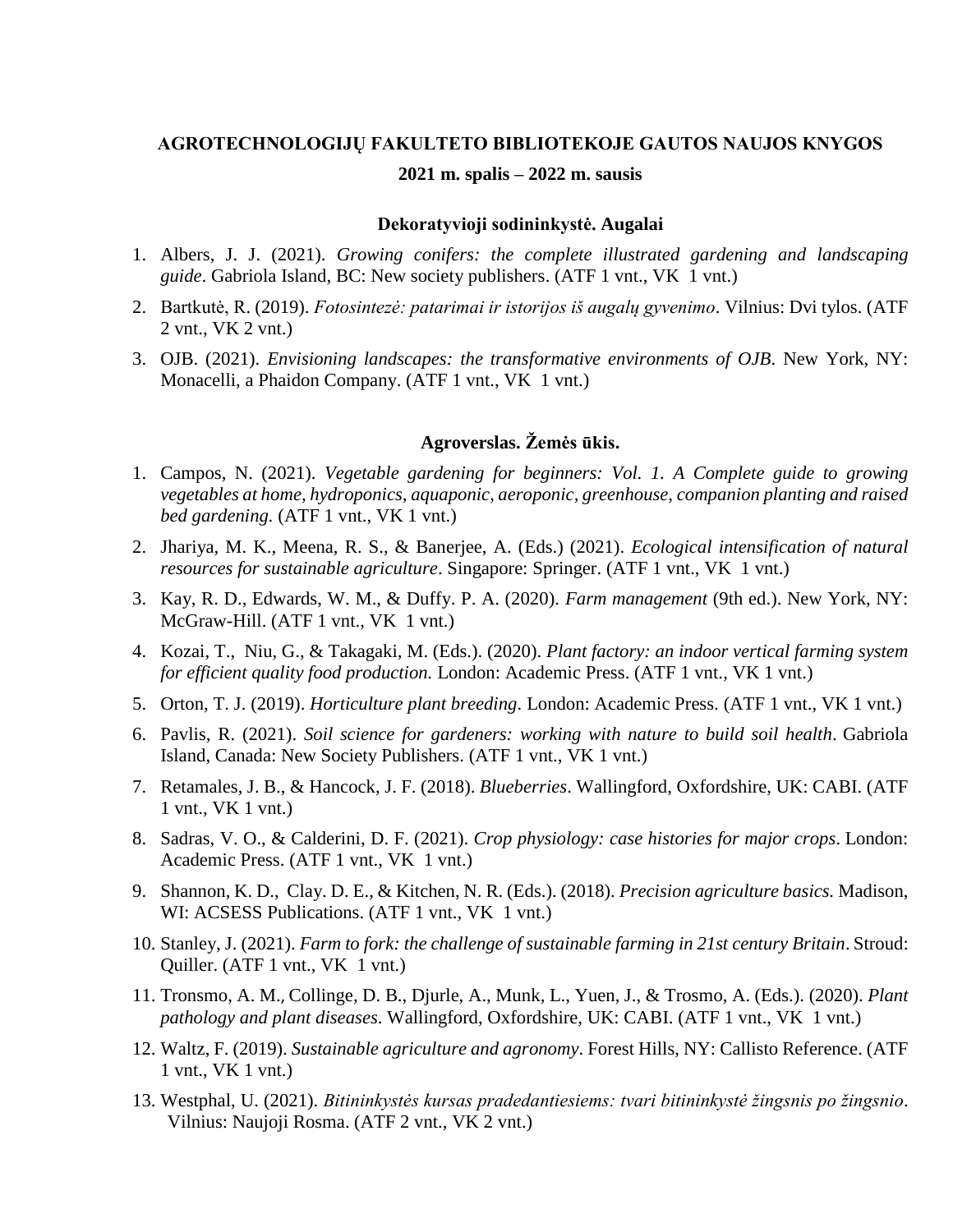#### **Biotechnologijos**

- 1. Renneberg, R., Berkling, V., & Loroch, V. (2017). *Biotechnology for beginners* (2nd ed.). London: Elsevier. (ATF 1 vnt., VK 1 vnt.)
- 2. Thieman, W. J., & Palladino, M. A. (2020). *Introduction to biotechnology* (4th ed.). Harlow: Pearson Education Limited. (ATF 1 vnt., VK 1 vnt.)
- 3. Park, S. (2021). *Plant tissue culture: techniques and experiments.* London: Academic Press. (ATF 1 vnt., VK 1 vnt.)

# **Chemija**

- 4. Joosten, H., Golloch, A., Flock, J., & Killewald, S. (2020). *Atomic emission spectrometry: aes spark, arc, laser excitation*. Berlin; Boston: Walter de Gruyter GmbH. (ATF 2 vnt., VK 2 vnt.)
- 5. Smith, M. B. (2020). *Biochemistry: an organic chemistry approach.* Boca Raton, FL: CRC Press, Taylor & Francis Group. (ATF 1 vnt., VK 1 vnt.)
- 6. Haile, M. Z. (2020). *Introduction to instrumental methods of analysis: electrochemistry and electroanalytical methods of analysis*. Beau Bassin, Mauritius: Lap Lambert Academic Publishing. (ATF 2 vnt., VK 2 vnt.)
- 7. Gupta, N. (2018). *Liquid membrane based potentiometric sensors*. Beau Bassin, Mauritius: LAP LAMBERT Academic Publishing. (ATF 2 vnt., VK 2 vnt.)
- 8. Smith, E., & Dent, G. (2019). *Modern Raman spectroscopy: a practical approach.* Hoboken, NJ: Wiley. (ATF 2 vnt., VK 2 vnt.)
- 9. Skoog, D. A., West, A. D., Holler, J. F., & Crouch, S. R. (2022). *Fundamentals of analytical chemistry*. Boston, MA: Cengage. (ATF 2 vnt., VK 2 vnt.)
- 10. Schlemmer, G., Balcaen, L., Todolí, J. L., & Hinds, M.W. (2019). *Elemental analysis: an introduction to modern spectrometric techniques.* Berlin: De Gruyter. (ATF 2 vnt., VK 2 vnt.)

#### **Fizika**

- 11. Freedman, R. A., Ruskell, T. G., Kesten, P. R., & Tauck, D. L. (2021). *College physics* (3rd ed.). New York, N.Y.: Macmillan international. (ATF 2 vnt., VK 2 vnt.)
- 12. Kuhn, K. F., & Noschese, F. (2020). *Basic physics: a self-teaching guide* (3rd ed.). Hoboken, NJ: Jossey-Bass. (ATF 2 vnt., VK 2 vnt.)

# **Mityba. Mitybos mokslas**

- 1. Didžiulienė-Žmona, L. (2018). *Lietuvos gaspadinė, arba Pamokinimai, kaip prigulinčiai suvartoti Dievo dovanas*. Vilnius: Vaga. (ATF 2 vnt., VK 3 vnt.)
- 2. Dmuchovska, D. ir Kandrotas, V. (2017). *Kulinarinės kelionės: gražiausios vietovės, žvaigždžių istorijos, 100 receptų*. Kaunas: Virtuvės knyga. (ATF 1 vnt., VK 3 vnt.)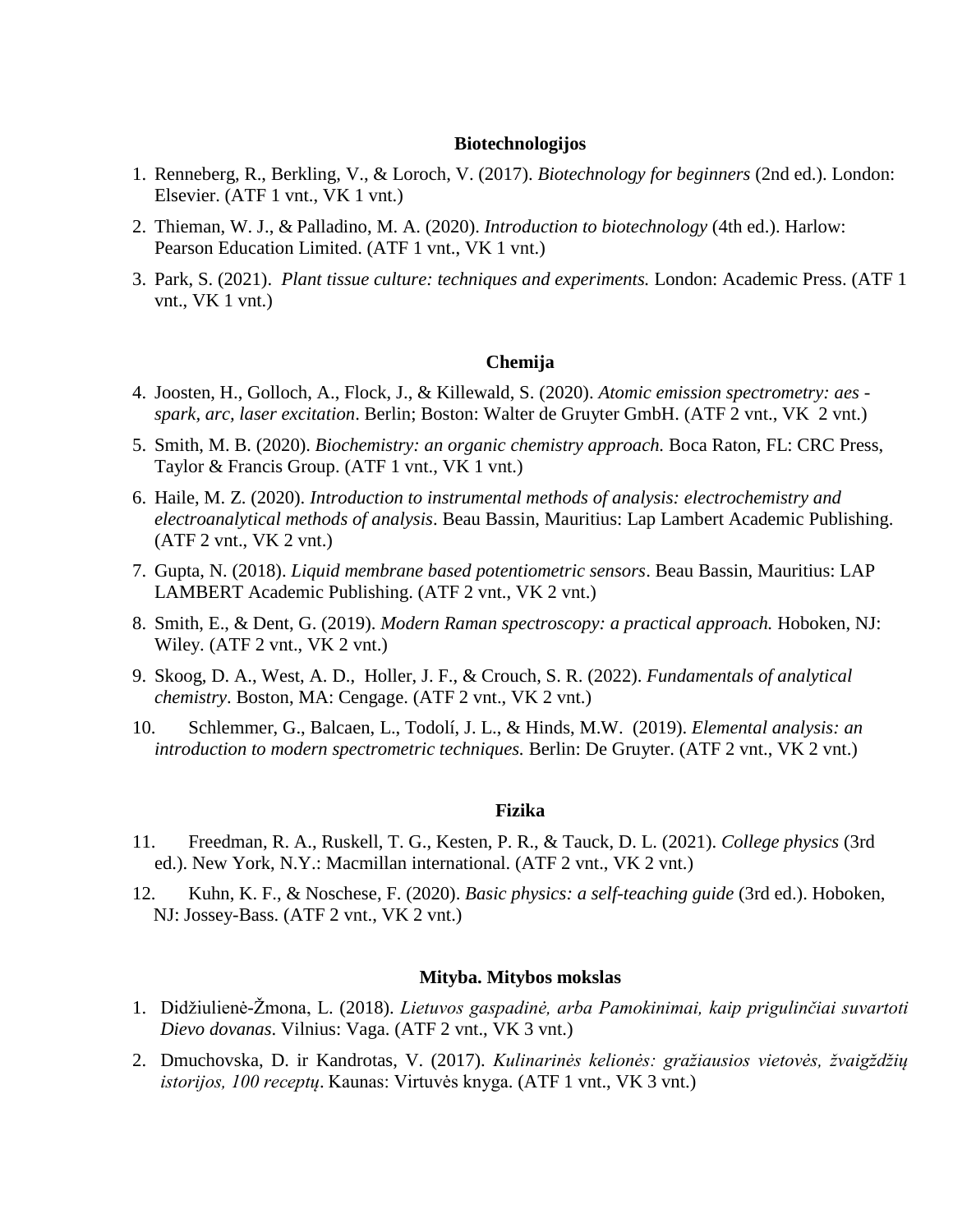- 3. Galgatavičiūtė, E. (2020). *Valgau be sąžinės graužimo: populiaraus "Facebook" mitybos dienoraščio autorės patarimai ir receptai, kaip valgant lieknėti: K.2. Iš kur atkeliauja tavo maistas, suteik likučiams antrą šansą, valgiaraščio planavimas, tausok maistą.* Vilnius: Alma littera. (ATF 1 vnt., VK 1 vnt.)
- 4. Gundry, S. R. ir Lipper, J. (2021). *Ilgaamžiškumo paradoksai: kaip numirti jaunam sulaukus žilos senatvės.* Vilnius: Alma littera. (ATF 1 vnt., VK 1 vnt.)
- 5. Kravec, T. (2021). *Mitybos inžinerija: sveiko kūno paslaptys*. Kaunas: Drema. (ATF 1 vnt., VK 4 vnt.)
- 6. Kulikauskas, G. (2019). *Lietuvio kodas: įpročiai ir būdas senovės lietuvio prieš 100 metų*. Vilnius: Tyto alba. (ATF 1 vnt., VK 3 vnt.)
- 7. Li, W. (2021). *Apie maistą - ligų priešą: nauja mokslo doktrina apie tai, kaip organizmas gali pasveikti pats.* Vilnius: Liūtai ne avys. (ATF 1 vnt., VK 3 vnt.)
- 8. Lugavere, M. (2021). *Genialus gyvenimas: pakeisk mąstymą, sustiprink kūną ir tapk ypatingas*. Vilnius: Liūtai ne avys. (ATF 1 vnt., VK 1 vnt.)
- 9. Oliver, J. (2021). *7 idėjos: paprasti receptai kasdienai*. Vilnius: Alma littera. (ATF 1 vnt., VK 1 vnt.)
- 10. Orbach, S. (2021). *Apie valgymą: kai tai, kaip valgai, keičia gyvenimą*. Vilnius: Alma littera. (ATF 1 vnt., VK 1 vnt.)
- 11. Ottolenghi, Y. (2021). *Ottolenghi simple: paprasti ir lengvi receptai*. Vilnius: Alma littera. (ATF 1 vnt., VK 1 vnt.)
- 12. Ramonaitytė, D. T. (2020). Maisto chemijos pagrindai: vadovėlis. Kaunas: Leidykla Technologija. (ATF 5 vnt., VK 9 vnt., yra ir el. versija: [KTU ebooks](https://www.ebooks.ktu.lt/) )
- 13. Raubenheimer, D. (2021). *Valgykit kaip žvėrys!: kokių sveikos mitybos mokslo paslapčių galime pasimokyti iš gamtos*. Vilnius: Liūtai ne avys. (ATF 2 vnt., VK 2 vnt.)
- 14. Roach, M. (2019). *Gurkšt: nuotykinga kelionė virškinimo traktu*. Vilnius: Eugrimas. (ATF 1 vnt., VK 1 vnt.)
- 15. Schell, V. (2019). *Duonos kepimo kursas: lengva pradžia – kelias į profesionalumą.* Vilnius: Naujoji Rosma. (ATF 2 vnt., VK 2 vnt.)

#### **Veterinarija. Naminiai gyvūnai.**

- 1. Quesenberry, K., Mans, C., Orcutt, C., & Carpenter, J. W. (2021). *Ferrets, rabbits, and rodents: clinical medicine and surgery* (4th ed.). St. Louis, Missouri: Elsevier. (ATF 1 vnt., VK 1 vnt.)
- 2. Bobkova, A., Pigareva, N. ir Pronina, E. *Glostyk, myluok, girk: nenuobodus šunų ir šuniukų auklėjimo vadovas*. Vilnius: Liūtai ne avys. (ATF 1 vnt., VK 2 vnt.)
- 3. Lobprise, H. B. (Ed.) (2021). *Blackwell's five-minute veterinary consult clinical companion: small animal dentistry* (3rd ed.). Hoboken, NJ: Wiley Blackwell. (ATF 1 vnt., VK 1 vnt.)
- 4. Brown, M., & Brown, L. (2022*). Lavin's radiography for veterinary technicians*. St. Louis, Missouri: Elsevier. (ATF 1 vnt., VK 1 vnt.)